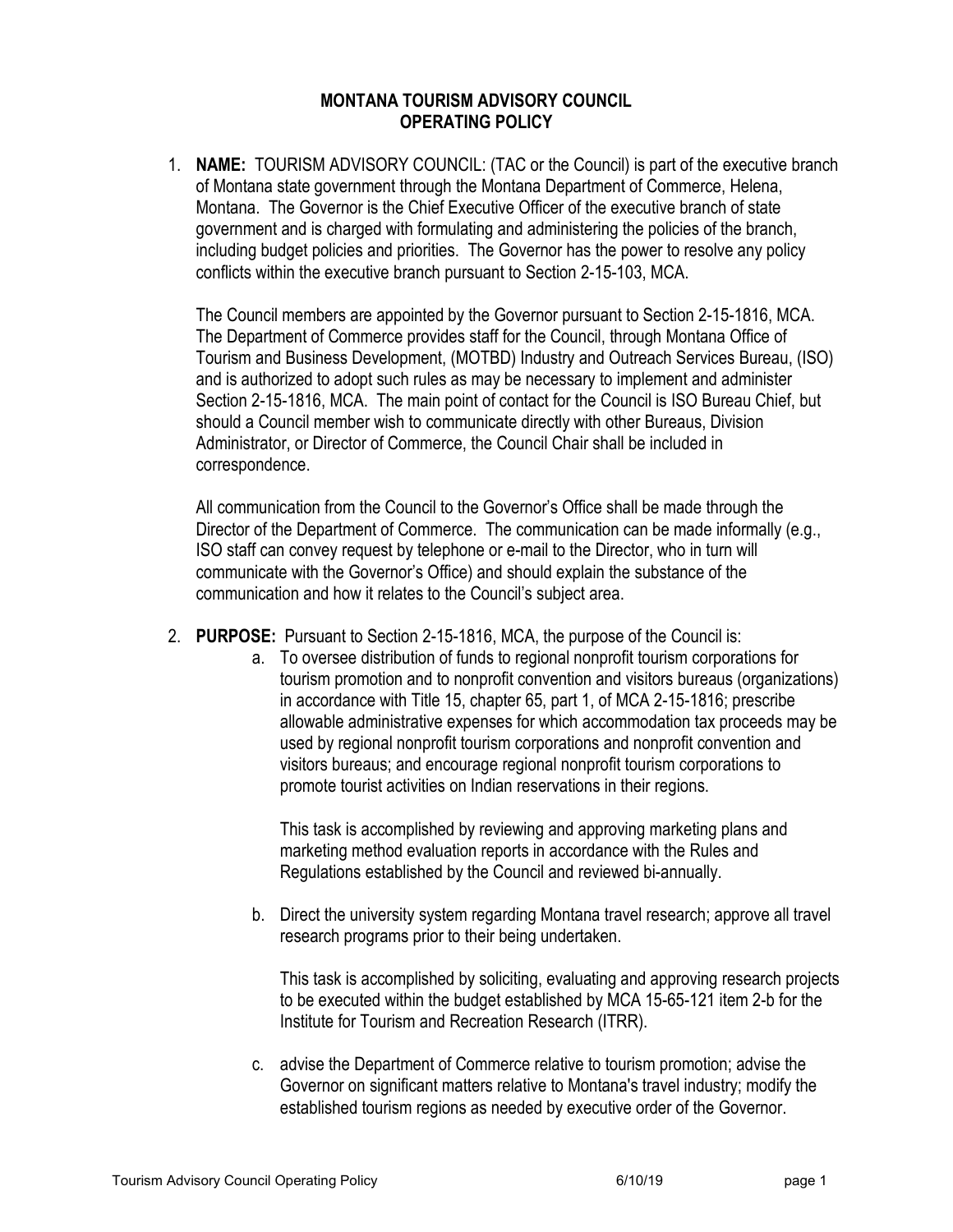- 3. **COMPOSITION:** Pursuant to Section 2-15-1816, MCA, the Council consists of not less than twelve (12) members appointed by the Governor from Montana's private sector travel industry and includes at least one member from Indian tribal governments and representation from each tourism region. Any vacancy on the commission shall be filled in the same manner as the original appointment. Members of the Council shall serve staggered 3-year terms, until resignation or replacement at the discretion of the Governor. Members may re-apply at the end of each term for an unlimited number of terms.
- 4. **ELECTION OF OFFICERS:** At the first meeting of the fiscal year (fall meeting), a Chair and Vice Chair shall be elected by the Council from its current members and take office. The Chair shall preside at all Council meetings and hearings, call special meetings, and perform the duties normally conferred by parliamentary usage on such presiding officer and other such duties as may be properly prescribed. In the absence of the Chair, the Vice Chair shall perform the duties of the presiding officer. Should the Chair position become vacant for any reason, the Vice Chair will complete the remainder of the Chair's term. Should the Vice Chair position become vacant for any reason, such office shall be elected at the next regularly scheduled meeting of the Council. At the last meeting of the fiscal year, if the current chair's Council term is expiring, he/she shall either serve until replaced or resign and be replaced by the Vice Chair until election.
- 5. **MEETINGS:** A meeting of the Council or any of its committees occurs whenever a quorum of the constituent membership of the Council, whether corporal or by means of electronic equipment, gathers to hear, discuss, or act upon a matter over which the Council has supervision, control, jurisdiction, or advisory power. (Section 2-3-202, MCA.)
	- a. FREQUENCY: The Council will convene a minimum of three times annually. Additional Council meetings, including a meeting at the Governor's Conference on Tourism & Recreation, may be held at the discretion of the Council in coordination with ISO. Meeting dates shall be determined one year in advance.
	- b. LOCATION: The Council shall recommend the location of the meetings and the Executive Committee will make final selection subject to budget and staffing provided by ISO. Special meetings may be called by the Chair and shall be called upon the written request of three members of the Council.
	- c. NOTIFICATION AND PUBLIC PARTICIPATION: Council staff shall send, at least 72 hours in advance, written notice with the proposed agenda of any special meeting to all members. All meetings of the Council and its committees shall comply with Montana law as it applies to open public meetings and notice requirements.
	- d. QUORUM AND PROCEDURE: A quorum of the Council shall consist of a majority of the members. The affirmative vote of a majority of the members present is sufficient for any action taken by the Council. The rules contained in the most current edition of Robert's Rules of Order shall generally guide the conduct of all meetings. All meetings shall be open to the public and located in a place accessible to the public, except when a discussion of the Council relates to a matter of individual privacy or litigation in which the Council is or may be a named party. (Section 2-3-203, MCA.) Staff to the Council shall take minutes of each Council meeting and make such minutes available for public inspection. (Section 2-3-212, MCA.)
	- e. ORDER OF BUSINESS: The order of business at regular Council meetings shall generally follow the agenda, which is sent out 72 hours in advance, but may be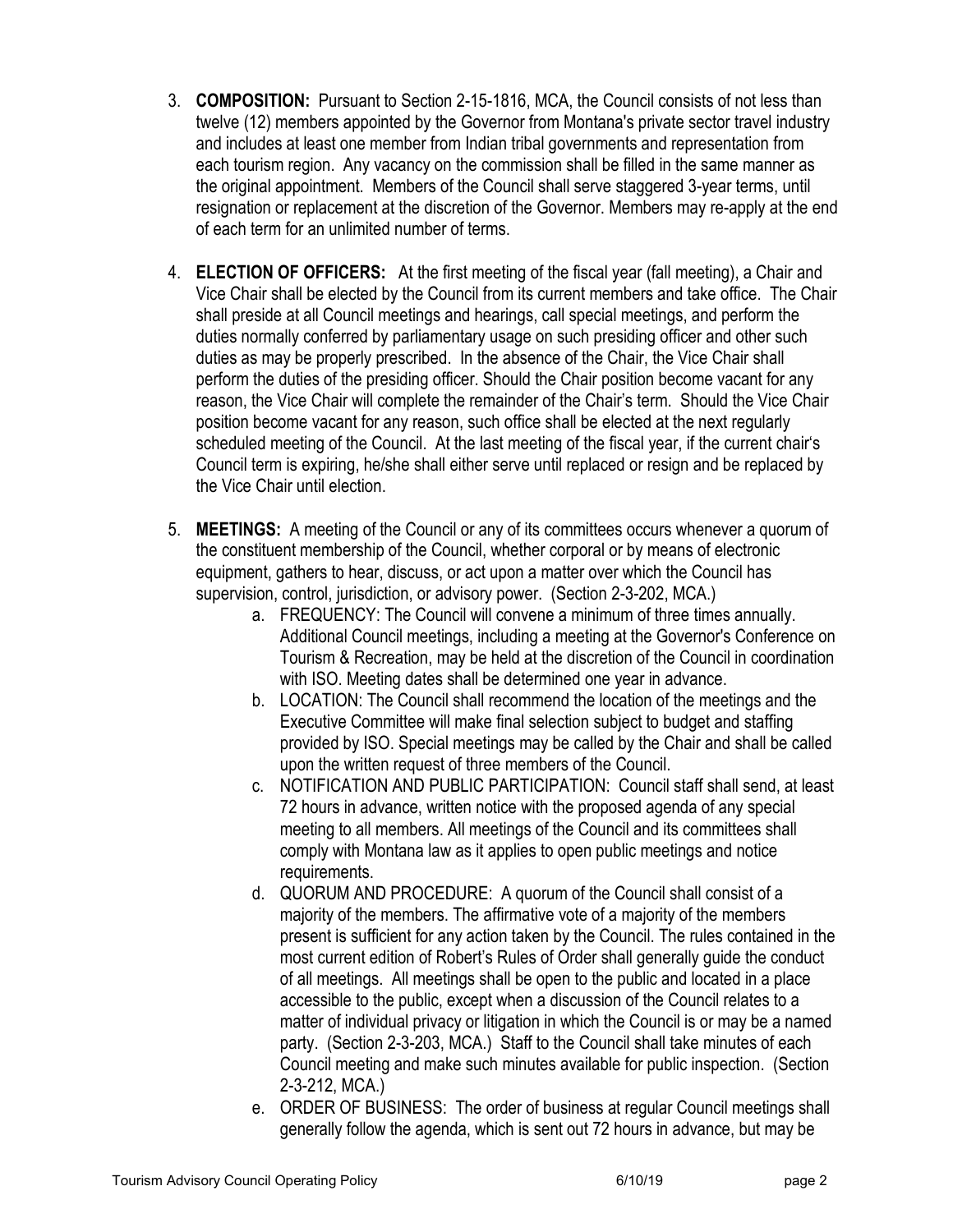modified by a majority vote of the members present. Only those items included on the agenda and that are part of the materials distributed to the Council members prior to the meeting may be acted upon at that particular meeting. New business may be introduced without prior notice only for the purpose either of Council action at a future meeting or referral to a committee or Council staff for study or consideration.

- f. PUBLIC COMMENT: Members of the public may address the Council on any matter listed on the agenda. Matters not listed on the agenda may be addressed during the period scheduled for public comment on non-agenda items.
- g. VOTING: All members who do not declare a conflict of interest shall vote; votes may be registered as aye (or yes), nay (or no), or pass (abstain). After an initial count of votes, the Chair may provide members wishing to change their votes the opportunity to do so. In the event of a tie vote, the item shall not pass.
- 6. **JOB DESCRIPTION:** Responsibilities of a Council member
	- a. Regularly attends Council meetings and important related meetings. The Council meets a minimum of 3 times a year and typically holds an annual retreat.
	- b. Makes serious commitment to participate actively in Council work.
	- c. Has a clear understanding of the Rules & Regulations for use of the Montana Lodging Use Tax Revenue.
	- d. Volunteers for and willingly accepts assignments and completes them thoroughly and on time.
	- e. Stays informed about Council matters, prepares themselves well for meetings, and reviews and comments on minutes and reports.
	- f. Gets to know other Council members and builds a collegial working relationship that contributes to consensus.
	- g. Is an active participant in the Council's annual retreat and planning efforts.
	- h. Annually attend at least 1 meeting of the Region which you represent, 2 CVB meetings, and the Governor's Conference on Tourism.
- 7. **COMMITTEES:** Such committees, standing or special, shall be appointed by the Chair annually or as the Council deems necessary to carry on the work of the Council. The Committees shall have the authority to present recommendations on action items to the Council, or, when authorized by the Council, take specific action on behalf of the Council. Committees shall engage staff and organizations for input on topics, but only committee members vote on recommendations to be brought before the full council.

In no event may the Council delegate its statutory duties, rights, or obligations to a committee. Committees may act on behalf of the full Council with a vote of approval as an agenda action item. Committee assignments shall be reviewed annually by the Chair after the first meeting of the fiscal year.

Standing Committees include Executive, Marketing, and Research. Should the need for an Ad Hoc Committee be determined by any Council member, it shall be vetted by the Executive Committee and brought before the full council at a regularly scheduled meeting for a vote.

a. EXECUTIVE COMMITTEE shall exist to provide direction, as requested, to the ISO Bureau Chief of the Department of Commerce between Council meetings. Other Executive Committee duties include reviewing agenda items and industry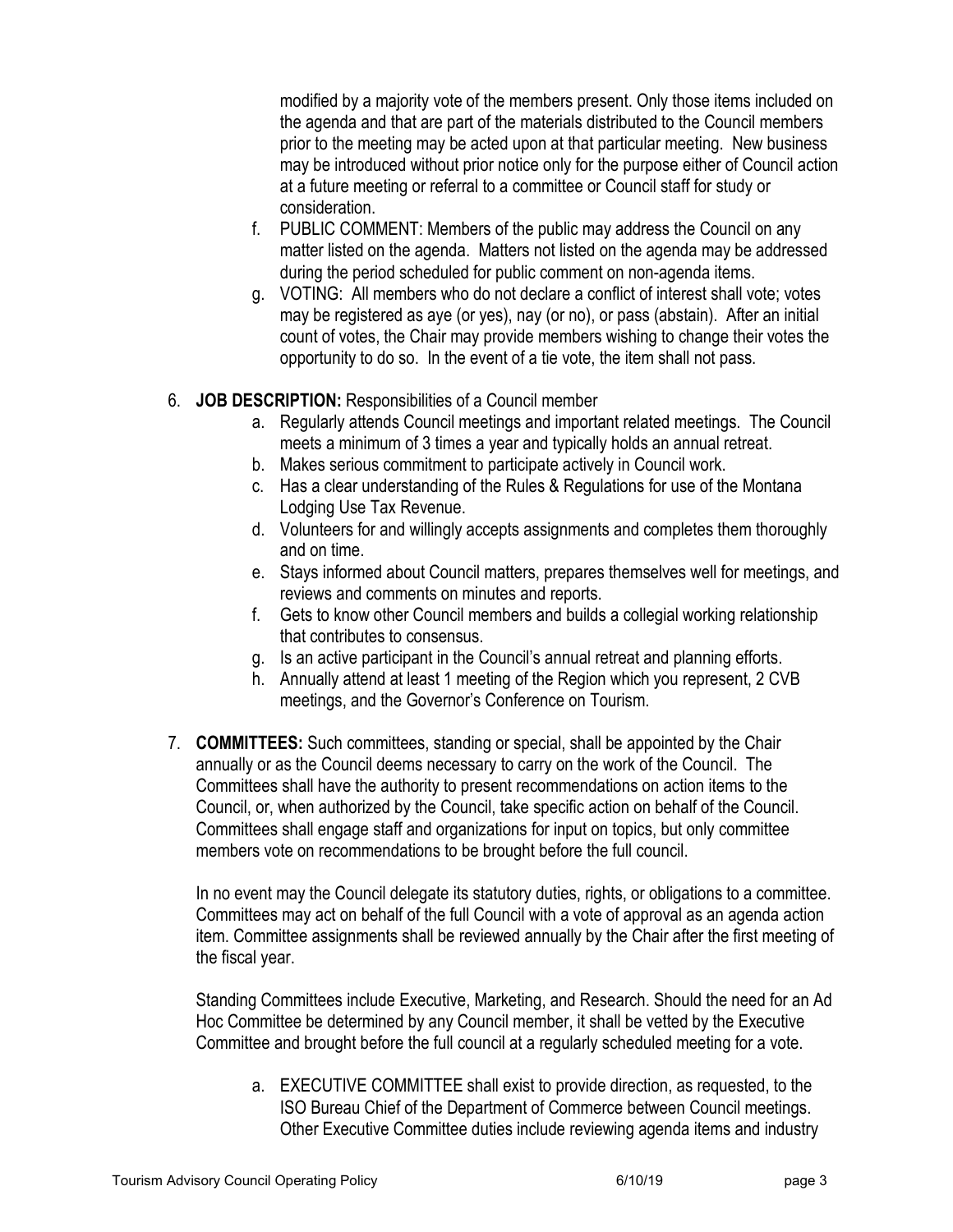topics in advance of meetings, evaluating meeting locations, identifying members for leadership roles, and nominating officers. This committee shall be appointed by the Chair and shall be composed of a minimum of four Council members to include the current Chair, the Vice Chair, and two members currently serving on the Council. The Chair shall serve as an ex-officio member on all committees.

## b. MARKETING COMMITTEE DUTIES & PROCESS

i. **Marketing Plans:** While all TAC members are to read and comment on Marketing Plans, the Marketing Committee must be intimately familiar with the plans, provide preliminary feedback, verify changes are made, and provide recommendations to the full Council. Marketing plans are submitted electronically (fundingmt.gov) in early May, reviewed within two weeks to offer feedback, then a Marketing Committee conference call is held to vote\* on recommendations 2 weeks prior to the June TAC meeting where a vote is brought to full Council based on the recommendations. Coordinate with MOTBD on marketing plan presentation format at June meeting. The committee shall also review past Marketing Method Evaluation Reports.

The Marketing Committee chair works very closely with ISO Bureau Chief. A staff member from MOTBD coordinates setting up meetings. Minutes are not currently kept of committee meetings. (MOTBD contacts: ISO Bureau Chief and Compliance Officer)

*\*Votes require a motion, a second, option for discussion, call the question -- for recommendations as well as full Council. A majority of committee is needed on calls to*  establish a quorum, and votes pass with simple majority of attendees. Marketing *Committee Chair leads the calls and the marketing section of the full Council meeting. Votes are recorded by MOTBD staff.*

- ii. **Audits:** Marketing Committee also does preliminary screening of audits (financial review of marketing expenditures) to bring recommendations for approval to the full Council. This occurs throughout the calendar year as Compliance Officer completes them. All audits must be completed by organizations by January 31. The committee can review in batches as available, but should have recommendation ready 2 weeks in advance of next TAC meeting. (MOTBD contact: ISO Compliance Officer)
- iii. **Rules & Regulations:** Every two years, the Marketing Committee is responsible for reviewing the Rules & Regulations for Regions and CVB's and working on amendments/etc. with input from representatives from the Reg/CVB organizations, staff and legal counsel to bring to the full Council for approval. A typical review may begin in January, a draft presented at First Quarter TAC meeting with final approval at Fall TAC meeting. This is subject to lengthy legal review before officially implemented. MOTBD staff must record changes on master document during discussions. (MOTBD contacts: ISO Bureau Chief, Compliance Officer, Legal Council)
- iv. **Time Commitment:** in addition to scheduled full TAC meetings Annual marketing plan review: up to 30 hours spread out over several weeks in May. Allow one-half to one hour per plan to review, plus one 2-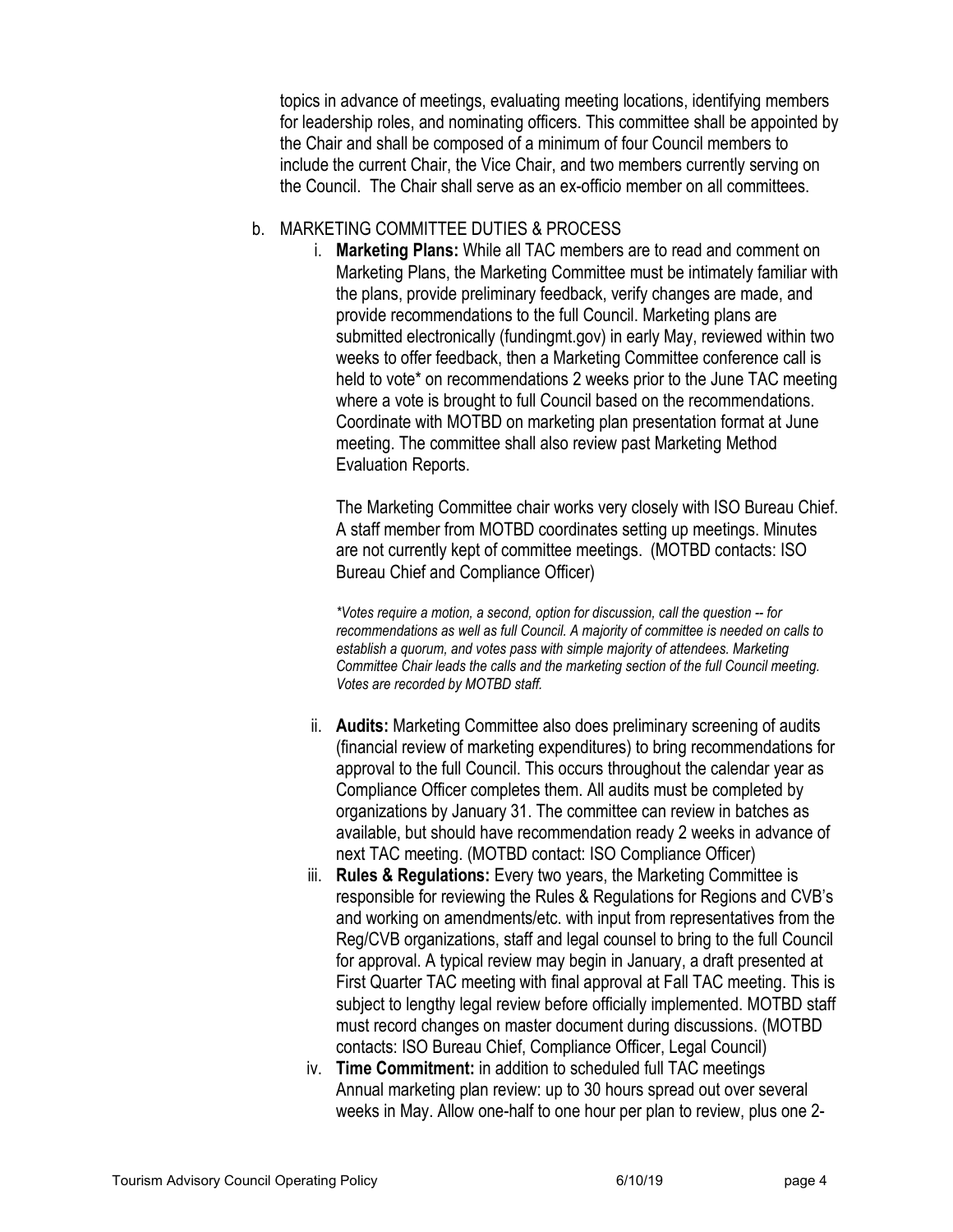hour conference call to establish committee recommendations. Annual audit reviews: approx. 3 hours (by phone) in 1 hour increments Biannual rules/regs review: up to 20 hours spread out over several months

- c. RESEARCH COMMITTEE DUTIES & PROCESS:
	- i. The Research Committee works with the Institute of Tourism & Recreation Research (ITRR) in reviewing possible tourism-related research projects and brings recommendations to the full Council. See annual committee list for at-large organization representatives, MOTBD, and ITRR participants. The Research Committee chair works very closely with ITRR. ITRR coordinates setting up meetings, as directed by Research Committee Chair. Minutes are not currently kept of committee meetings.
	- ii. Annual Research Projects Requests: Approximately 15 hrs. reading and prioritizing the annual list of requests, each September prior to the Fall TAC meeting. 3-hour in-person meeting at Fall TAC to review and narrow down project list. This process involves all committee members.
	- iii. January Conference Call ITRR provides budget for prioritized projects. Preparation requires about 1 hour of advance reading of the proposals plus +/- 2 hours on phone call to finalize Committee's project recommendations. The TAC members on the Research Committee will vote\* on recommended projects to bring to the full TAC at the First Quarter meeting for final approval by vote of full council.
	- iv. Ongoing year-round: review of draft project reports prior to publication: approximately 1-2 hours per report with about 4-8 reports each year that require review.
	- v. Every 4-5 years: Full day Research Retreat, either prior to scheduled TAC meeting or at U. of M. in Missoula (or other site as decided by ITRR and the Research Chair.

*\*Votes require a motion, a second, option for discussion, call the question. A majority of committee is needed on calls to establish a quorum, and votes pass with simple majority of attendees. Committee Chair leads the calls and the research section of the full Council meeting. Votes are recorded by Research Committee Chair and by ITRR.*

- d. AT-LARGE COMMITTEE MEMBERS: organization representatives, MOTBD staff, and ITRR participants are welcome to participate and offer recommendations. (see annual committee list)
- e. INDIAN COUNTRY TOURISM: Meetings and activities TBD by Indian Country/State Tribal Economic Development. One Council member shall be appointed from Tribal Government.
- f. MONTANA HERITAGE COMMISSION: By code, a Council member shall apply to be appointed to the Montana Heritage Commission. Quarterly meetings determined by MHC. That TAC member shall provide reports at regularly scheduled meetings.
- g. TOURISM GRANT REVIEW: The Council shall have the option of participating in the selection process of Tourism Grants. Grant application cycle and review parameters determined by ISO.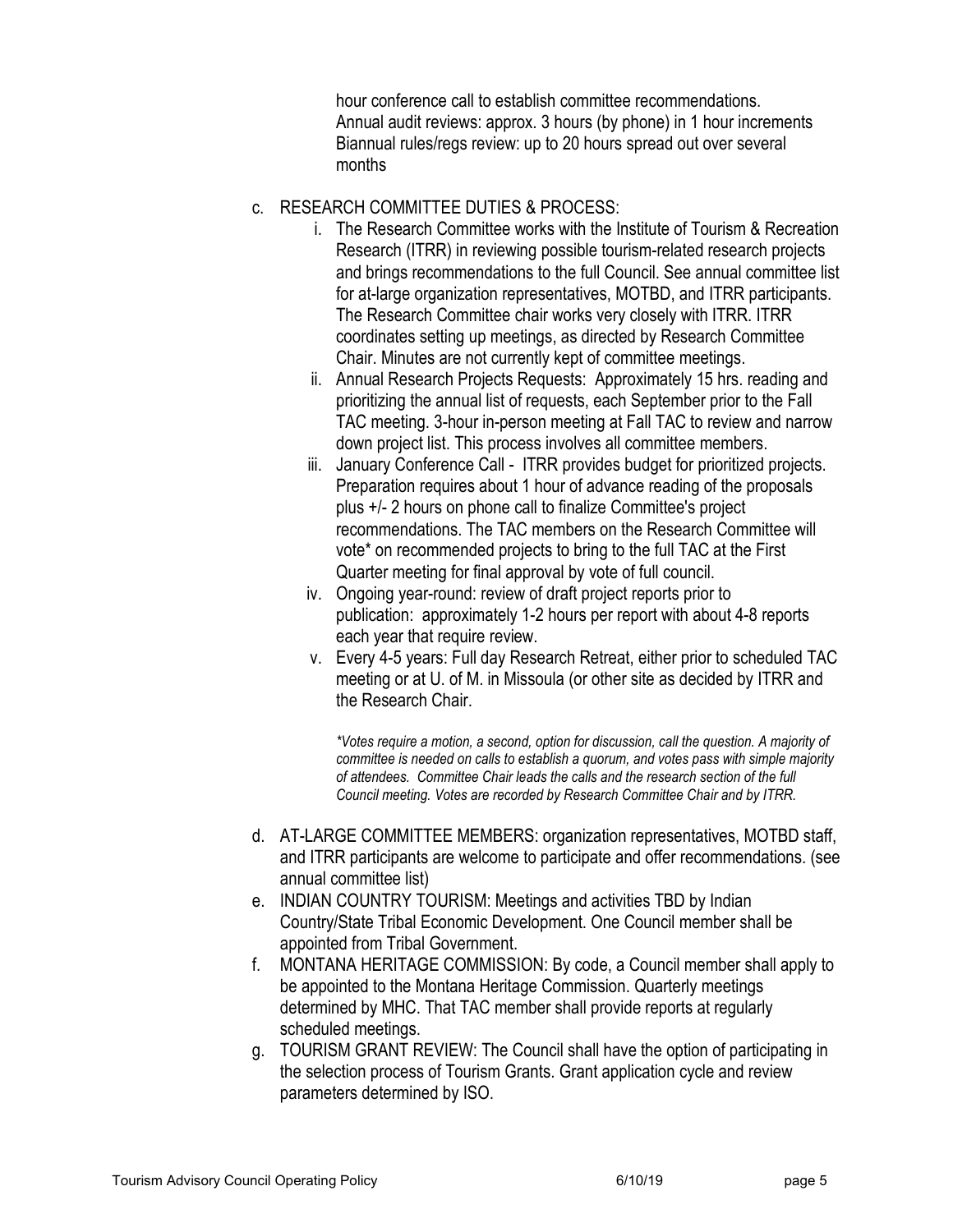- 8. **EXECUTION OF DOCUMENTS:** When legal documents are executed, the document shall be signed by the Chair, or in his or her absence, the Vice Chair, on behalf of the Council. Any and all other documents executed on behalf of the Council may be signed by Council staff or another member of the Council with the prior consent of the Council.
- 9. **MAINTENANCE OF RECORDS:** Council staff shall be responsible for the maintenance of any and all records of the Council. Records shall be kept at the Montana Office of Tourism and Business Development of the Montana Department of Commerce at 301 South Park Avenue, Helena, Montana, and shall be available for inspection during normal business hours.
- 10. **AMENDMENT OF OPERATING POLICY:** Amendments to this policy may be initiated by any member of the Council. Proposed amendments must be considered at a regular meeting and approved by a majority of the members present. All members of the Council shall be informed of any proposed amendments in writing at least seven (7) days prior to a vote being taken.
- 11. **CONFLICT OF INTEREST:** No member of the Council shall participate in any decision relating to contracts that affect his/her personal interests or the interests of any corporation, partnership, or association in which he/she is, directly or indirectly interested, or has any personal or pecuniary interest, direct or indirect, in the contract or the proceeds thereof. Enrolled membership in a tribe does not, in and of itself, constitute an interest in a contract or the proceeds thereof. As applied here, the term "participate" prohibits making motions, seconding motions, and voting.
- 12. **TESTIFYING AS A COUNCIL MEMBER:** The Council is not charged with advocating for or against legislation, a Council member desiring to advocate for or against legislation generally must do so as a private citizen on the member's own time on his or her own behalf. When advocating (testifying or lobbying) as a private citizen, the Council member is not entitled to compensation or travel reimbursement from the state.
	- a. On occasion, with approval of the Governor's Office, Council members may be authorized to testify for or against legislation that is within the Council's subject area. A request to the Governor's Office for approval of a Council member to testify in support of or against legislation on behalf of the Council requires a motion passed by the Council. Once approved by the Council, the request to the Governor's Office must be made through the ISO Bureau Chief who will channel up to the Director of the Department of Commerce. The request for approval to testify can be made informally (e.g., staff can convey request by telephone or email to the Director, who in turn will communicate with the Governor's Office) and should explain why the legislation is important to the Council, the substance of the testimony, and how it impacts the Council's subject area.
	- b. When authorized by the Governor's Office to testify on behalf of the Council, the member is acting in the performance of Council duties and is entitled to compensation and reimbursement for travel. Please refer any questions in this area to the Director of the Department of Commerce or the Department's legal counsel.
	- c. Always remember that when a Council member testifies before a legislative committee, the member should expressly state whether he or she is appearing as a private citizen or on behalf of the Council.